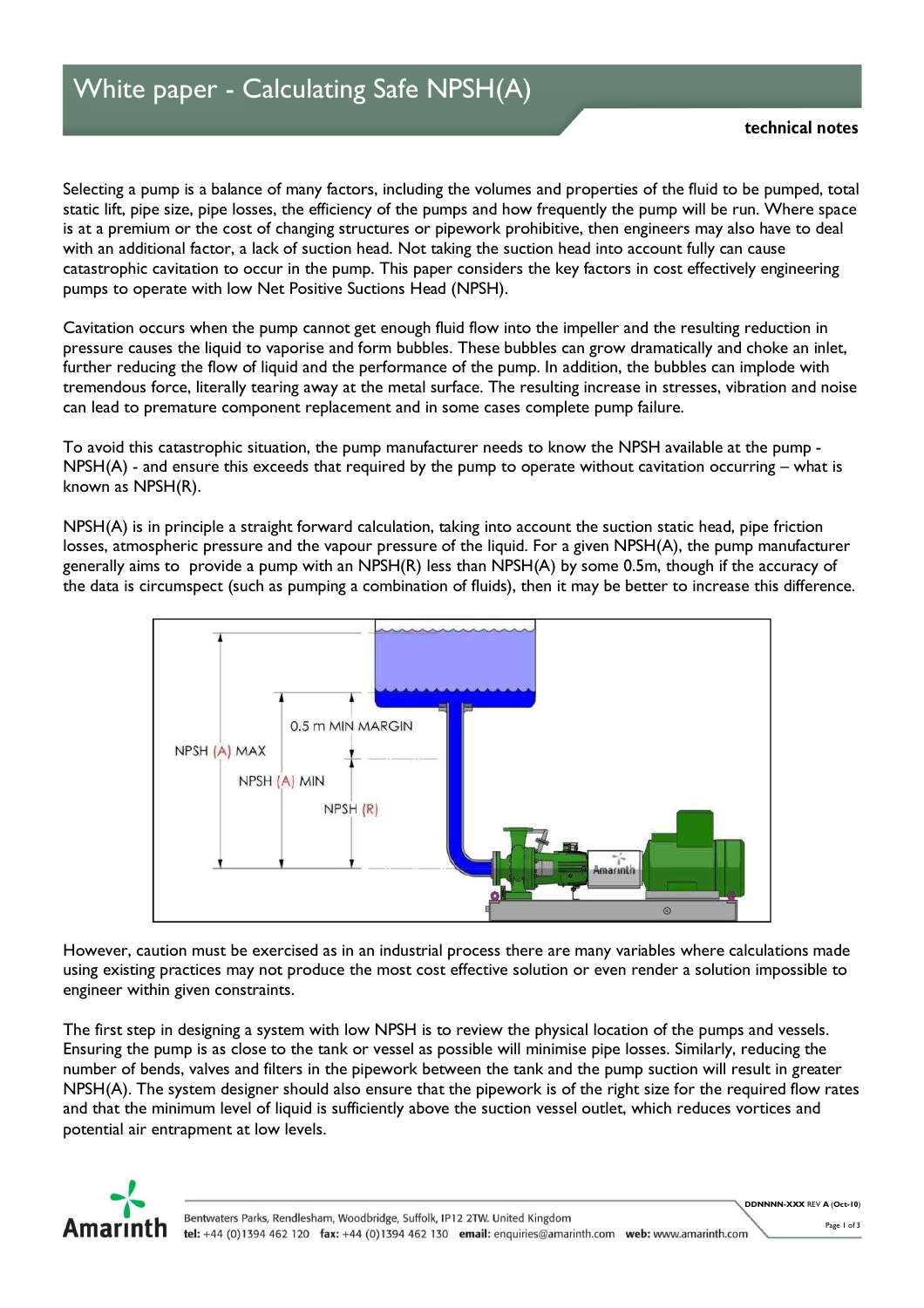Once these physical changes have been considered, if NPSH(A) is still an issue, then system designers need to look deeper into the application. The first consideration is to understand the lowest operating condition of NPSH(A) – for example it could be a transitional condition resulting from the tank being emptied or an extreme condition of an instrumentation failure causing the tank to be at a "low-low" condition. Where the normal operating condition is relatively stable it may be possible to use this operating condition in the NPSH(A) calculation rather than designing for extremes of failure, which will result in significantly more headroom being required than may be available, or a much more complex engineering solution being needed to meet the requirements.

Simply introducing "safety margins" without due thought to the process can also result in a complex engineering solution with large costs when a simpler solution may be available. For example, API 610 recommends that that the pump manufacturer gives serious consideration to the difference between NPSH(A) and NPSH(R) when calculated using the vapour pressure of the lightest fraction in the oil being pumped. In many process operations, such as offshore rigs or FPSO vessels, the headroom is simply not available to engineer a solution if the calculations are only based on the lightest fraction.

In such cases, the designer must understand the application in more depth and what is behind the accepted practices if a cost effective solution is to be found. In the case of pumping a combination of crude oil or a mix of oil and water, the designer could investigate the lightest bulk vapour pressure of the fluids that the process will encounter rather than just considering the lightest fraction of oil (as specified in API 610), which in many cases may be only a very small percentage of the mix. By halving the vapour pressure used in the NPSH calculation, which would be quite feasible with mixed fluids in the oil industry, it could reduce the static head required by 10m – enough to deliver a much more cost effective solution for the operator.

Pump designers usually design and select pumps to work at maximum efficiency and hence the lowest running costs. A number of parameters dictate the NPSH(R) for any given pump. However, pumps can be specifically designed for low NPSH, all-be-it at the cost of sacrificing some efficiency. This trade off may be worth considering in relation to additional civil and structural costs for the overall system, especially if the pump is not running continuously.

Some specifications will also not allow low energy pumps to operate outside of the Nss limit. Nss is a characteristic number for centrifugal pumps which relates Flowrate, Speed (RPM) and NPSH. It is used to estimate the maximum practical speed at which the pump can run that avoids the possibility of cavitation problems, given the process flowrate and NPSH available from the suction system. The Hydraulic Institute publishes charts for this calculation and a number of Standards and Specifications put a limit on Nss. The reason for this is that it has been found that High Specific Energy Pumps with high suction specific speed are more prone to recirculation, leading to noise, vibration and, in some cases, severe erosion.

In reality the Nss value may be just a fraction over the limit dictated in the specification which means the risk to the pump is minimal and so long as there is no increased noise or vibration it should operate without problem (noise and vibration is a tell-tale sign of cavitation). In this instance relaxing the Nss value should be considered, but not relaxing the noise and vibration limits, and the results will still be a pump that is operating effectively. Many pumps sold today have designs that date back 50 years and so manufacturers often have neither the desire, skills, nor wish to make the investment in new patterns to deliver a low NPSH alternative. To handle low NPSH the pump designer must be prepared to use computer aided engineering (CAE) and computational fluid dynamics (CFD) to "tune" existing designs and/or re-engineer key components to produce a pump capable of delivering the required performance within the NPSH constraints of the plant.

The resulting pump will be one that can deliver the specified performance within the suction head constraints at an efficiency approaching that of a standard pump. The cost of undertaking these modifications is not always as expensive as one might imagine and it is almost always outweighed by the cost or sheer impracticability of modifying the plant structure.



DDNNNN-XXX REV A (Oct-10)